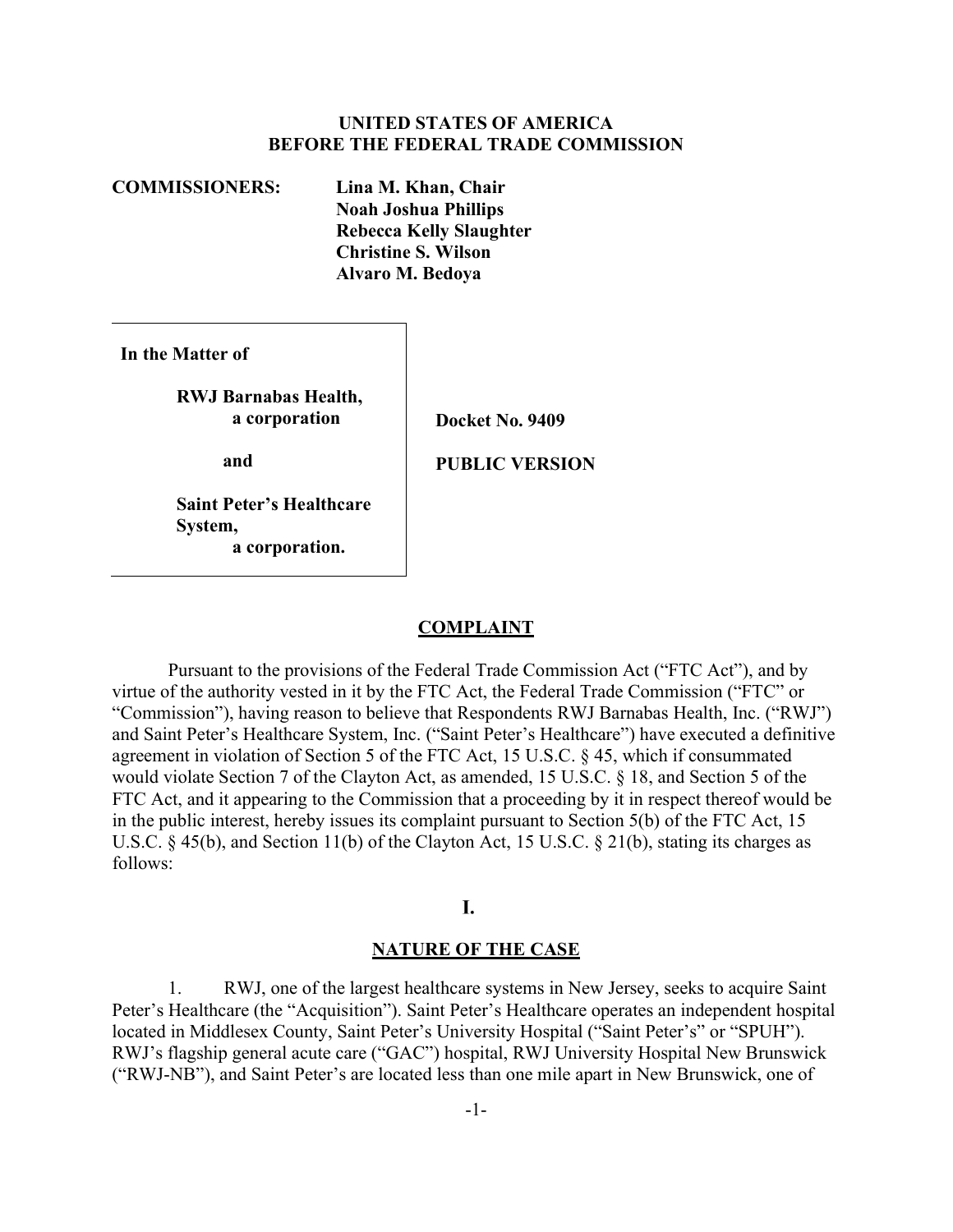the largest cities in Middlesex County. RWJ-NB and Saint Peter's are two of the three largest hospitals in Middlesex County and the only two hospitals in New Brunswick.

 is completed, only two other competitors would operate hospitals in Middlesex County: ("Penn-Princeton"), both of which would have significantly smaller market shares than the 2. The Acquisition would enhance RWJ's dominant position in Middlesex County. Post-merger, RWJ would control approximately 50% of the relevant market for inpatient GAC services sold to commercial insurers and their members in Middlesex County. If the Acquisition Hackensack Meridian Health ("Hackensack") and Penn Medicine Princeton Medical Center merged RWJ-Saint Peter's.

3. The Acquisition would eliminate substantial head-to-head competition between Saint Peter's and RWJ-NB.

. The Acquisition would eliminate this competition, leading to higher healthcare prices and diminished incentives to compete on improving quality, offering new services and technology, and increasing patient satisfaction.

4. RWJ and Saint Peter's currently compete to be included in insurer health plan networks.

 RWJ-NB and Saint Peter's compete with each other for inclusion in health insurance plans. This competition, and insurers' ability to substitute between Respondents' hospitals when building health plan networks, allows insurers to negotiate for lower prices and other favorable terms, which, in turn, benefit consumers.

 and/or reduced benefits for plan members. 5. If RWJ acquires Saint Peter's, this competition would disappear and insurers would have fewer alternatives for inpatient GAC services in Middlesex County. RWJ would be able to demand higher rates from insurers for the combined entity's services, which, in turn, will likely lead to higher insurance premiums, co-pays, deductibles, or other out-of-pocket costs

6. RWJ and Saint Peter's also compete directly for patients by improving quality, service offerings, and facilities. This non-price competition currently benefits Respondents' patients regardless of whether they are commercially insured, use a government payment program such as Medicaid or Medicare, or are uninsured.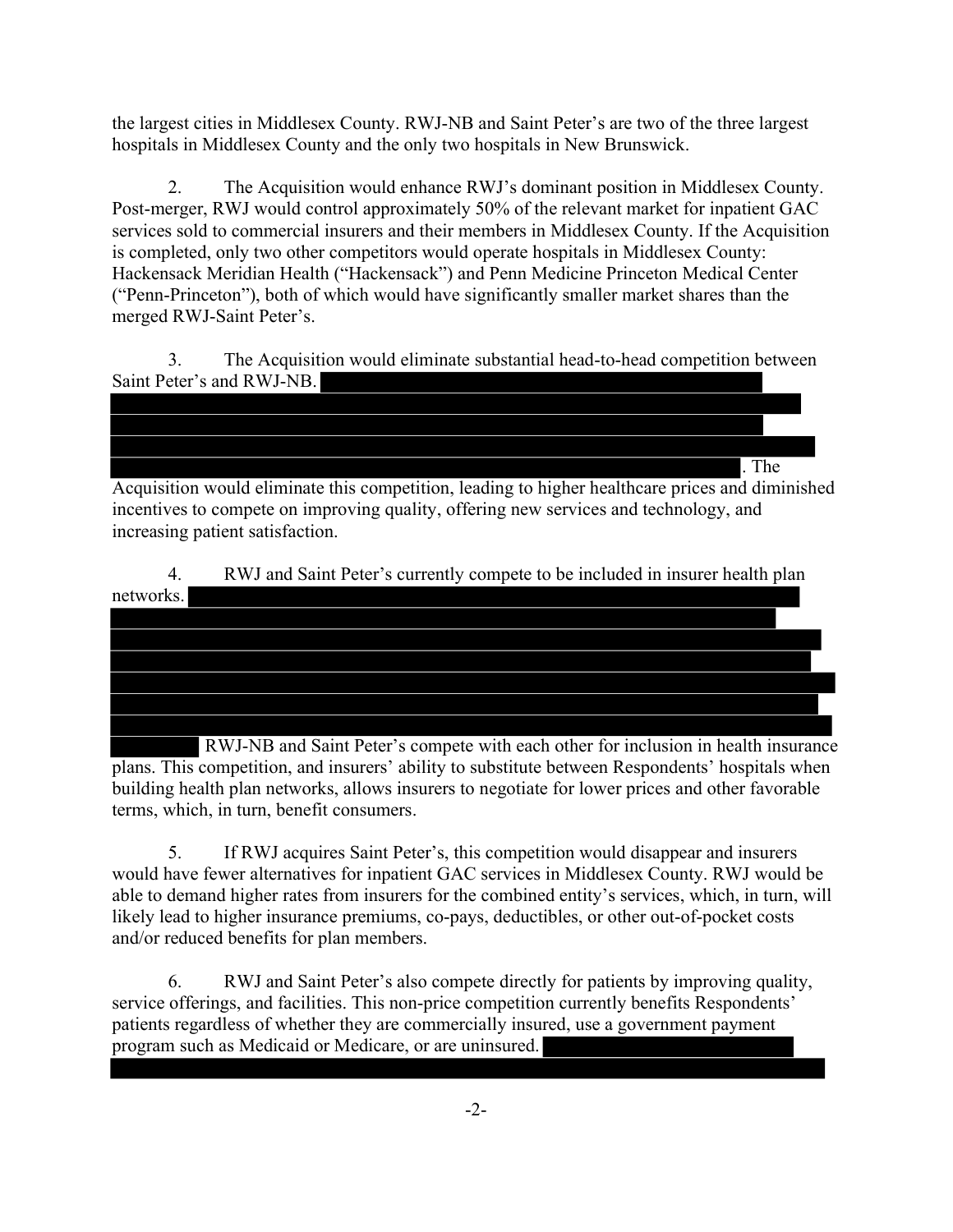

#### П.

#### **JURISDICTION**

 and at all relevant times have been, engaged in commerce or in activities affecting "commerce" 8. Respondents, and each of their relevant operating entities and parent entities are, as defined in Section 4 of the FTC Act, 15 U.S.C. § 44, and Section 1 of the Clayton Act, 15 U.S.C. § 12.

9. The Acquisition constitutes a transaction subject to Section 7 of the Clayton Act, 15 U.S.C § 18.

# Ш.

#### **RESPONDENTS**

10. Respondent RWJ is a New Jersey non-profit corporation that operates one of the largest healthcare systems in New Jersey. It is headquartered in West Orange, New Jersey. In 2021, RWJ reported approximately \$6.6 billion in revenue.

 11. RWJ has become one of the largest healthcare systems in New Jersey through a series of acquisitions. In 2016, Barnabas Health and Robert Wood Johnson Health System merged to create RWJ, which then controlled eleven GAC hospitals across central New Jersey. On January 1, 2022, RWJ closed its acquisition of Trinitas Regional Medical Center in Union County. RWJ now operates 12 GAC hospitals, several ambulatory surgical centers, a pediatric rehabilitation hospital, and a freestanding behavioral health center.

12. In Middlesex County, RWJ operates RWJ-NB, its flagship hospital. RWJ-NB has 614 licensed beds and provides inpatient GAC services. RWJ also operates the Bristol Myers Squib Children's Hospital, which is a state-designated children's hospital that operates as a hospital-within-a-hospital on the RWJ-NB campus.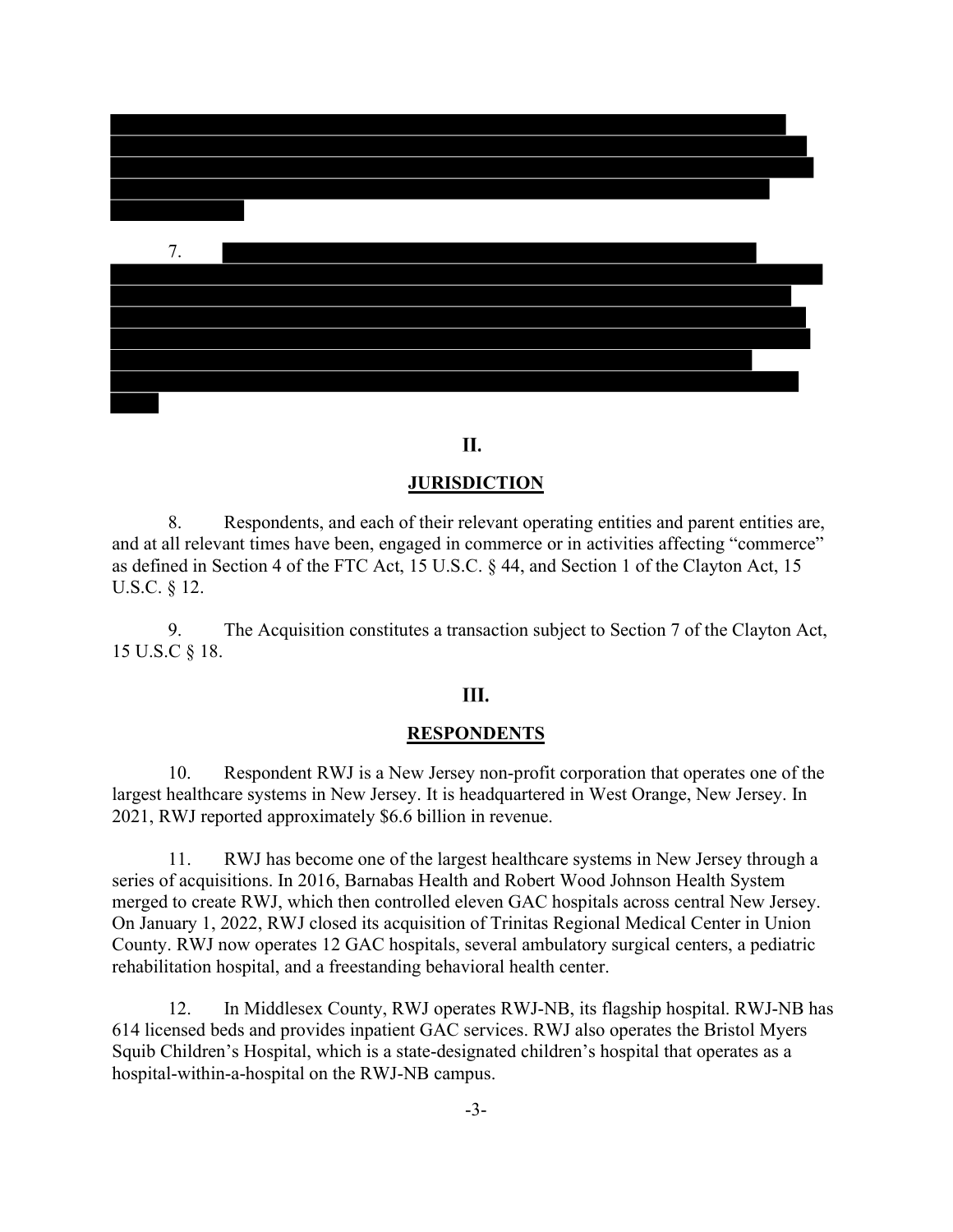13. RWJ also operates RWJ University Hospital Somerset ("RWJ-Somerset"), located in Somerset County, adjacent to Middlesex County, approximately eleven miles from RWJ-NB. RWJ-Somerset is a community hospital that provides many inpatient GAC services, but generally refers patients to RWJ-NB for more complex services.

 14. Respondent Saint Peter's Healthcare is a New Jersey non-profit corporation and healthcare system that operates an independent hospital, Saint Peter's, in Middlesex County. Saint Peter's Healthcare is headquartered in New Brunswick, New Jersey. Saint Peter's Healthcare is composed of Saint Peter's, employed physicians, and other healthcare-related subsidiaries and joint ventures. In 2021, Saint Peter's Healthcare reported approximately \$579 million in revenue.

 15. Saint Peter's is located in Middlesex County. Saint Peter's has 478 licensed beds and provides inpatient GAC services. The Children's Hospital at Saint Peter's University Hospital is a state-designated children's hospital that operates as a hospital-within-a-hospital on the Saint Peter's campus. Saint Peter's is less than one mile away from RWJ-NB.

# IV.

# THE ACQUISITION

 16. In 2015, Saint Peter's Healthcare began considering whether to partner with a larger health system. In February 2018, Saint Peter's Healthcare decided to proceed further and, by November 2018, had issued a Request for Indicative Proposal to 40 entities. Four entities responded to the request, including RWJ. Saint Peter's Healthcare narrowed its potential merger partners down to RWJ and one other entity before ultimately selecting RWJ.

 17. On September 10, 2020, RWJ and Saint Peter's Healthcare entered into a Member Substitution and Merger Agreement setting forth the terms of the Acquisition.

 18. Pursuant to the Hart-Scott-Rodino Antitrust Improvements Act, 15 U.S.C. § 18a, and a modified timing agreement entered into between Respondents and Commission staff, absent this Court's action, Respondents would be free under federal law to close the Acquisition after 11:59 p.m. EST on June 9, 2022.

#### V.

#### RELEVANT MARKET

 19. Inpatient GAC services sold to commercial insurers and their members in Middlesex County is a relevant market in which to assess the Acquisition's effect on competition.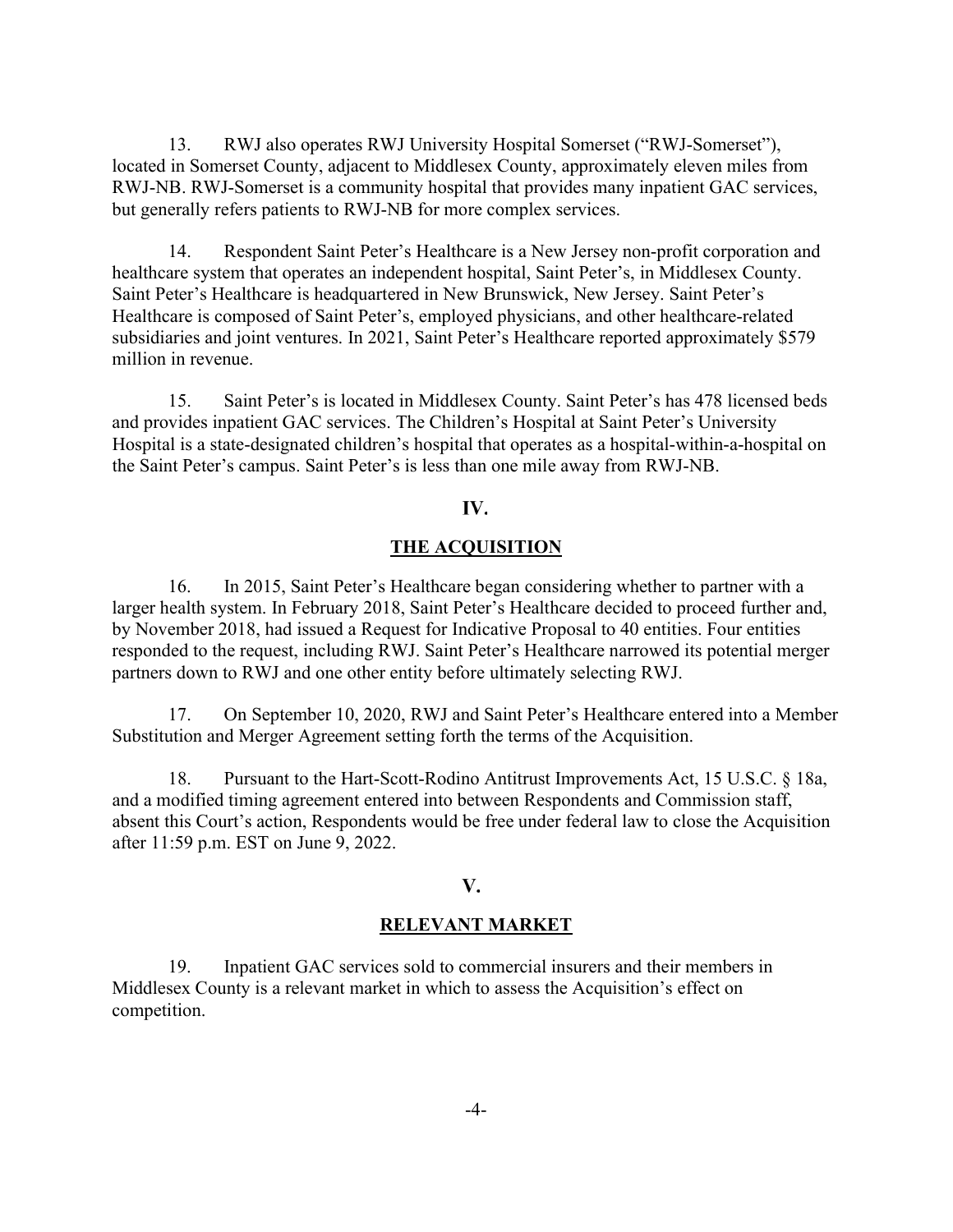#### Relevant Product Market

 20. Inpatient GAC services sold to commercial insurers and their members is a relevant product market in which to assess the Acquisition's effect on competition. Inpatient GAC services include a broad cluster of hospital services—medical, surgical, and diagnostic services requiring an overnight hospital stay—for which competitive conditions are substantially similar. Here, inpatient GAC services cover all such overlapping services that both RWJ and Saint Peter's sell to commercial insurers and provide to their members. Non-overlapping services are not included in the relevant product market, as the Acquisition is not likely to affect competition for those services.

 21. Although the Acquisition's likely effects could be analyzed separately for each of the hundreds of individual inpatient GAC services Respondents offer, it is appropriate to assess competitive effects and calculate market concentration for inpatient GAC services as a cluster of services because these services are offered in Middlesex County under substantially similar competitive conditions. Grouping the hundreds of individual inpatient GAC services into a cluster for analytical convenience enables the efficient evaluation of competitive effects and reflects commercial and competitive realities.

 22. Outpatient services (i.e., services that do not require an overnight hospital stay) are not included in the inpatient GAC services market because commercial insurers and their members cannot substitute outpatient services for inpatient services in response to a price increase on inpatient GAC services. This is because the decision to administer services on an inpatient or outpatient basis is a medical determination based on each patient's specific clinical need. Additionally, outpatient services are offered by a different set of competitors under different competitive conditions in Middlesex County.

 23. The relevant product market does not include other services that are neither substitutes for, nor offered under similar competitive conditions as, inpatient GAC services. For example, the relevant product market does not include services related to psychiatric care, substance abuse, and rehabilitation services.

 24. A hypothetical monopolist of all inpatient GAC services could profitably impose a small but significant and non-transitory increase in the price of those services.

#### **B.**

#### Relevant Geographic Market

 25. Middlesex County, New Jersey, is a relevant geographic market in which to evaluate the Acquisition's effect on competition.

 26. Middlesex County is the third-most populous county in New Jersey, with a population of more than 863,000 residents.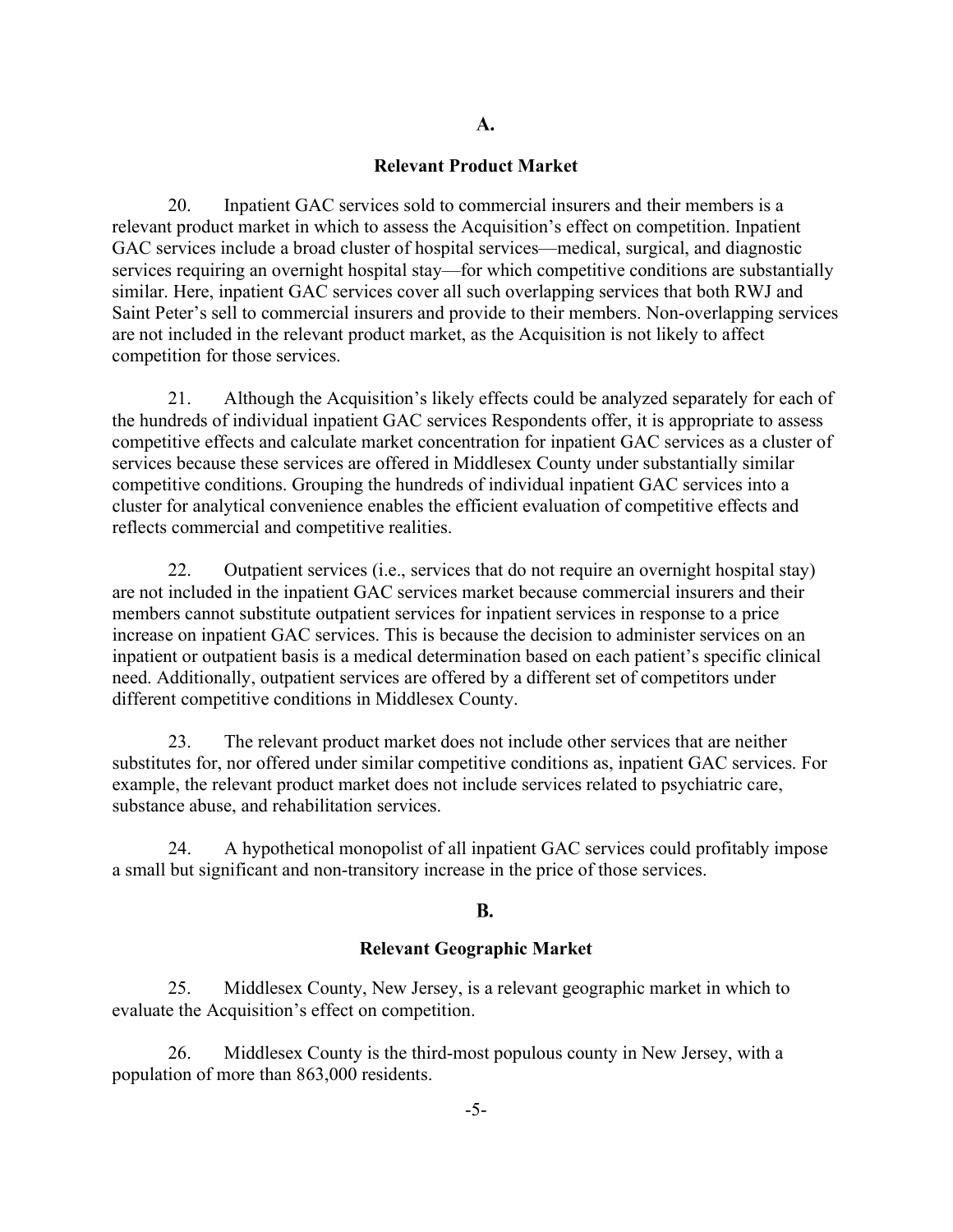27. Middlesex County is an area in that is economically significant to commercial insurers.

 28. Patients typically prefer to have access to inpatient GAC services close to where they live. For this reason, an insurer would be unable to sell a health plan successfully in Middlesex County that did not include in its network any Middlesex County GAC hospitals.

 29. Middlesex County is the main area of competition between RWJ and Saint Peter's, and that competition occurs primarily between RWJ-NB and Saint Peter's. RWJ and Saint Peter's each analyze competition for inpatient GAC services within Middlesex County.

 30. Insurers offering fully insured commercial plans must meet regulatory requirements that mandate a certain level of geographic access. Insurers could not meet geographic access requirements for marketing commercial plans in Middlesex County if those insurers did not include any Middlesex County hospitals as in-network hospitals in their commercial insurance plans.

 31. A hypothetical monopolist of all inpatient GAC services sold to commercial insurers and their members in Middlesex County could profitably impose a small but significant and non-transitory increase in price of those services.

# VI.

# MARKET CONCENTRATION AND THE ACQUISITION'S PRESUMPTIVE ILLEGALITY

 32. The Acquisition is presumed to be likely to enhance market power because it significantly increases concentration and results in a highly concentrated relevant market. This showing of high market concentration suffices to establish a prima facie case that the Acquisition is unlawful.

 33. Market concentration within a properly defined antitrust market is a useful indicator of the competitive effects of a merger. The 2010 U.S. Department of Justice and Federal Trade Commission Horizontal Merger Guidelines ("Merger Guidelines") measure market concentration using the Herfindahl–Hirschman Index ("HHI"). The Merger Guidelines outline the analytical techniques, practices, and enforcement policy of the FTC and Department of Justice with respect to mergers involving competitors. Though the Merger Guidelines are not binding on the courts, courts frequently cite the Merger Guidelines as persuasive authority.

 34. The HHI for a given market is calculated by summing the squares of the individual firms' market shares. HHIs range from 10,000 (in the case of a pure monopoly) to a number approaching zero (in the case of an atomistic market). A market HHI above 2,500 is classified as highly concentrated. A merger resulting in a highly concentrated market that increases the HHI by more than 200 points is presumed to enhance market power and is, therefore, presumptively unlawful.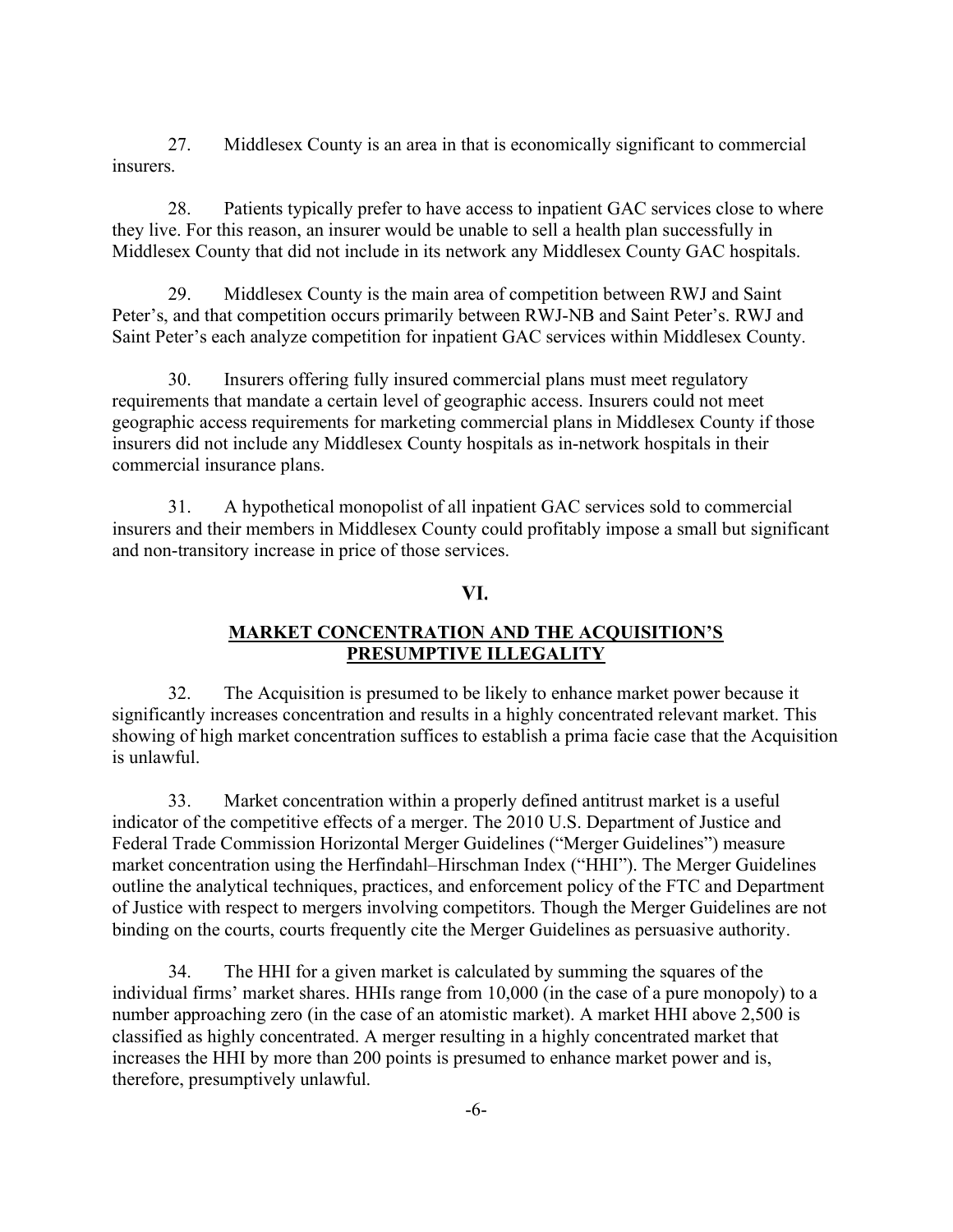35. The Acquisition will significantly increase market concentration for inpatient GAC services sold to commercial insurers and their members in Middlesex County and is presumed likely to create or enhance market power—and is thus presumptively illegal.

 36. The Acquisition will increase HHI levels in the relevant market by more than 900 points to a post-merger HHI of over 3,000 points. The Acquisition will result in a highly concentrated market and is presumed likely to create or enhance market power. As a result, the Acquisition, therefore, also is presumptively unlawful under Section 7 of the Clayton Act, 15 U.S.C. § 18.

 37. After the Acquisition, RWJ's market share would increase to approximately 50% of the inpatient GAC services sold to commercial insurers and their members in Middlesex County. RWJ's two remaining competitors operating hospitals in the county (Hackensack and Penn-Princeton) would have substantially smaller market shares than the merged firm. The Acquisition would combine two of the three largest hospitals in Middlesex County and reduce the number of GAC hospital competitors in Middlesex County from four to three.

#### VII.

#### DIRECT EVIDENCE OF LIKELY ANTICOMPETITIVE EFFECTS

 38. In addition to the presumption of harm resulting from the increase in market concentration caused by the Acquisition, there is also direct evidence that the Acquisition is likely to substantially lessen competition in the relevant market. Today, RWJ and Saint Peter's are important competitors to each other. That competition benefits commercial insurers and patients. The Acquisition would eliminate this important head-to-head competition, resulting in likely anticompetitive effects.

 39. A merger that eliminates head-to-head competition between close competitors can result in a substantial lessening of competition, including what courts and the Merger Guidelines refer to as "unilateral" anticompetitive effects. A merger is likely to have unilateral anticompetitive effects when it gives the merged firm the incentive to raise price or reduce quality independent of competitive responses from other firms. As described in the Merger Guidelines, unilateral anticompetitive effects are likely when a significant fraction, though not necessarily a majority, of customers of one merging firm consider products or services sold by the other merging firm to be their second choice. A merger of such close substitutes gives the merged entity the incentive and ability to raise the price of (or reduce the quality of) products or services previously sold by one merging firm, because now it will recapture a significant portion of lost business via sales diverted to products or services previously sold by the other merging firm, boosting the profits on the latter products or services.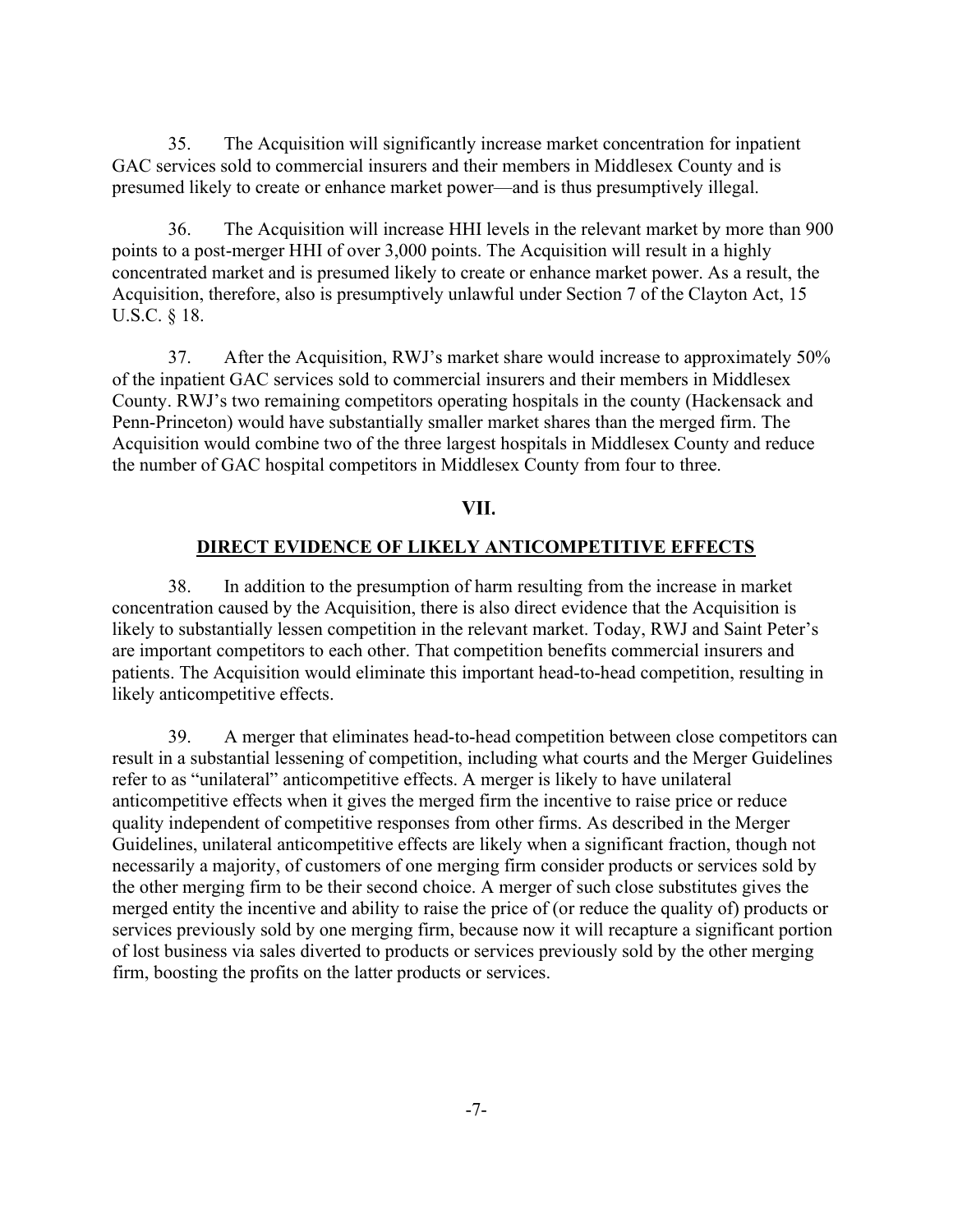## Competition Among Hospitals Benefits Consumers

 40. Hospital competition for commercially insured patients occurs in two distinct but related stages. First, hospitals compete for inclusion in commercial insurers' networks. Second, in-network hospitals compete to attract patients.

 41. In the first stage of hospital competition, hospitals compete to be included in commercial insurers' health plan networks. To become an in-network provider in a health plan, a hospital negotiates with an insurer and enters into a contract if it can agree with the insurer on terms. The hospital's reimbursement terms for services rendered to a health plan's members are a central component of those negotiations. This is true regardless of whether reimbursements are tied to fee-for-service contracts, value-based contracts, or other types of contracts.

 42. Insurers attempt to contract with local hospitals (and other healthcare providers) that offer services that current or prospective members of the health plan want. In-network hospitals are typically significantly less expensive for health plan members to seek care from than a hospital that is not included in the health plan's network (an "out-of-network provider"). A hospital likely will attract more of a health plan's members when it is in-network. Hospitals, therefore, have an incentive to offer competitive terms and reimbursement rates to induce the insurer to include the hospital in its health plan network.

 43. From the insurer's perspective, having hospitals in-network is beneficial because it enables the insurer to create a health plan provider network in a particular geographic area that is attractive to current and prospective members, typically employers and their employees.

 44. A hospital has significant bargaining leverage if its absence would make the insurer's health plan network substantially less attractive (and therefore less marketable) to its current and prospective members. This relative attractiveness to the insurer depends largely on whether other nearby hospitals could serve as viable in-network substitutes in the eyes of the plan's members. The presence of alternative, conveniently located, high-quality hospitals is important competition that constrains the ability of hospitals to raise prices and seek other terms adverse to consumers in negotiations with insurers. Where there are fewer meaningful alternatives (i.e., less competition), a hospital will have greater bargaining leverage to demand and obtain higher reimbursement rates and other more onerous contract terms.

 45. A merger involving hospitals that are good substitutes for patients increases the combined hospital's bargaining leverage with insurers. Such a merger can lead to higher prices because the merger eliminates an available alternative that an insurer could otherwise offer (or threaten to offer) its health plan members. Increases in reimbursement rates significantly impact insurers' health plan members, such as through higher cost-sharing payments and/or fewer benefits. For fully-insured employers, increased healthcare costs would come in the form of higher premiums. Self-insured employers would fully bear those increased healthcare costs because they pay for claims directly. Individual consumers also could feel the burden of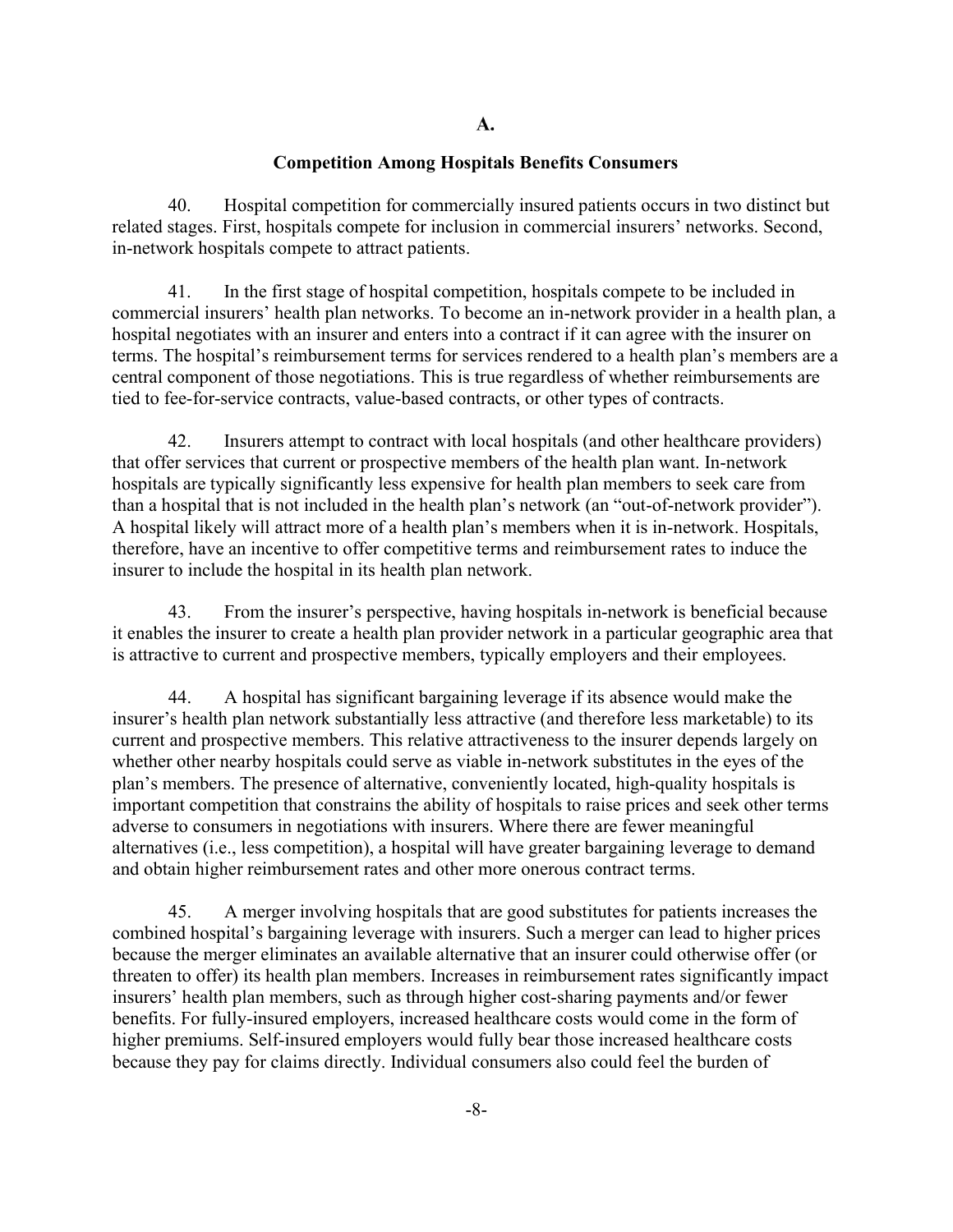increased costs in the form of higher insurance premiums, co-pays, deductibles, or other out-ofpocket costs.

46. In the second stage of competition, hospitals compete to attract patients to their facilities by offering convenient, high-quality healthcare services. Once patients select a health plan, they generally do not face different out-of-pocket costs to access hospitals included in their commercial health plan network. As a result, in-network hospitals often compete on non-price features, such as location, quality of care, access to services and technology, reputation, physicians and faculty members, amenities, conveniences, and patient satisfaction.

47. Non-price competition to attract patients benefits all patients at the competing hospitals, regardless of whether those patients are covered by commercial insurance, Medicare and Medicaid, or are patients without any insurance. A merger of competing hospitals eliminates these forms of non-price competition between these hospitals.

# **B.**

# The Acquisition Would Eliminate Head-to-Head Competition Between RWJ and Saint Peter's that Currently Benefits Patients and Insurers

| 48. | Respondents are direct competitors. |
|-----|-------------------------------------|
|-----|-------------------------------------|

49. In Middlesex County, RWJ-NB and Saint Peter's are close competitors to each other because they sell many of the same services in essentially the same place. RWJ-NB and Saint Peter's are located closer to each other than either is to any other hospital.

 virtually every inpatient service that Saint Peter's offers. RWJ-NB and Saint Peter's also are very close substitutes for patients and insurers in terms of service offerings. RWJ-NB offers

50. Respondents engage in substantial head-to-head competition for patient volume and insurers' business.

 located less than a mile apart. RWJ-NB and Saint Peter's provide many of the same services. 51. RWJ-NB and Saint Peter's currently serve as important alternatives to one another for insurers constructing networks that include Middlesex County. RWJ-NB and Saint Peter's are two of the three largest hospitals in Middlesex County. RWJ-NB and Saint Peter's are the only hospitals in New Brunswick, one of the largest cities within Middlesex County, and are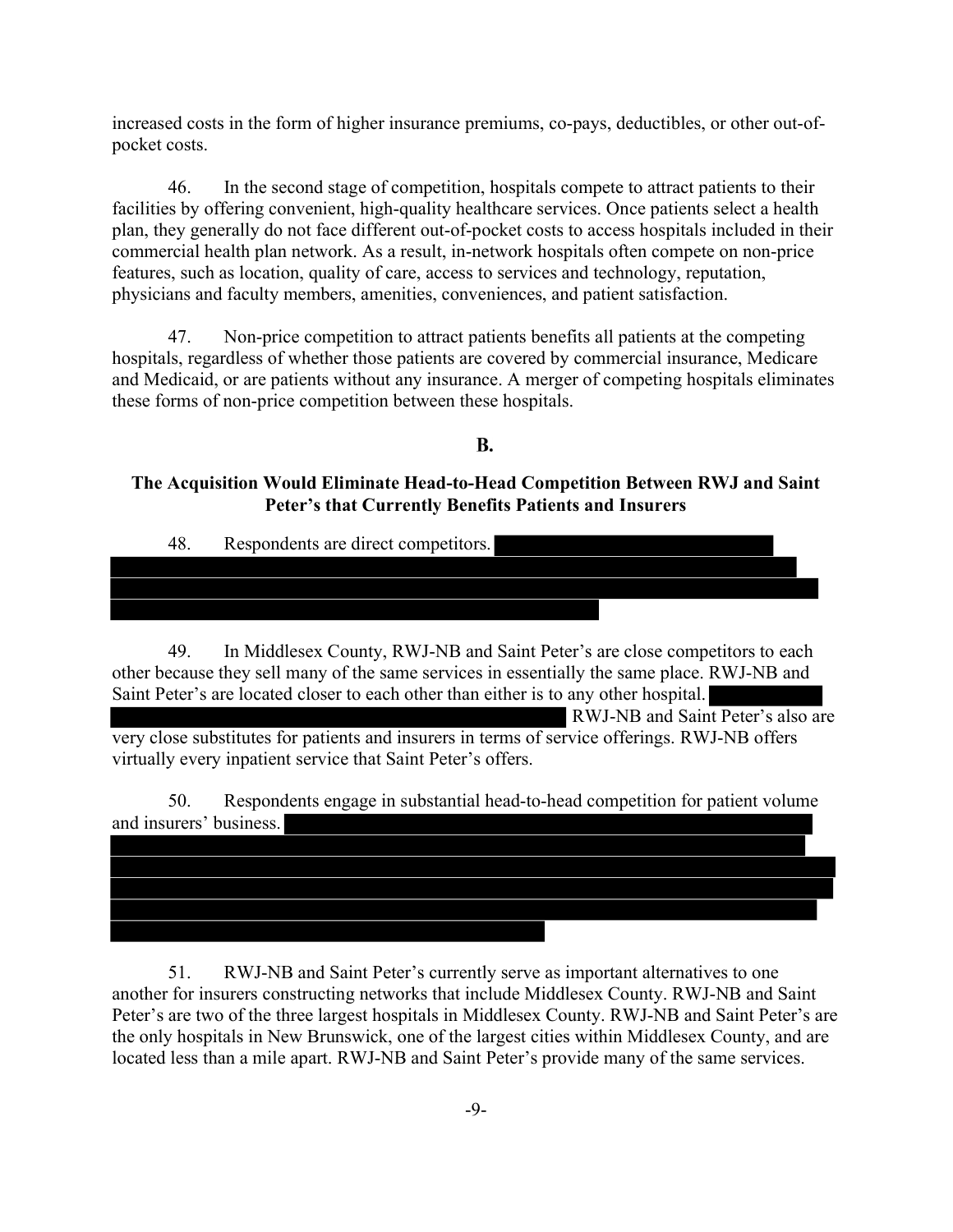52. Today, close head-to-head competition between Respondents incentivizes them to keep prices lower and quality of care higher than they would absent this competition.



53. Quantitative analysis provides direct evidence of the closeness of the competition between RWJ and Saint Peter's. Diversion analysis, an economic tool that measures substitution using data on where patients receive hospital services, shows that if Saint Peter's was to become unavailable to patients for inpatient GAC services, a significant number of those patients would seek care at an RWJ hospital. Likewise, if RWJ-NB was to become unavailable to patients for inpatient GAC services, a significant fraction of RWJ-NB's patients would seek care at Saint Peter's.

54. Post-merger, insurers will have fewer, less attractive alternatives to Respondents' hospitals than exist today. Aside from Respondents' GAC hospitals, the only other GAC hospitals in Middlesex County are Penn-Princeton and three hospitals owned by Hackensack. Neither Penn-Princeton nor any of Hackensack's hospitals is located in New Brunswick—all are between 10 and 15 miles outside of the city. This distance makes the Hackensack and Penn-Princeton hospitals less convenient alternatives for many patients and less effective substitutes for insurers than RWJ-NB and Saint Peter's are for each other. As a result, should RWJ acquire Saint Peter's, the merged firm will likely be able to demand higher reimbursement rates and/or more onerous contractual terms than Respondents do separately today, which will harm consumers.

55. RWJ and Saint Peter's also compete with one another to attract patients to utilize their inpatient GAC services, regardless of a patient's insurer. This competition incentivizes RWJ and Saint Peter's to improve quality, technology, amenities, equipment, access to care, and service offerings.



 57. Respondents have invested in their healthcare systems and facilities to compete to attract patients to their Middlesex County hospitals. For example, RWJ and Saint Peter's have each expanded their facilities, hired new specialists, and offered new services to attract patients to their hospitals over their competitors. RWJ is in the process of building a new \$750 million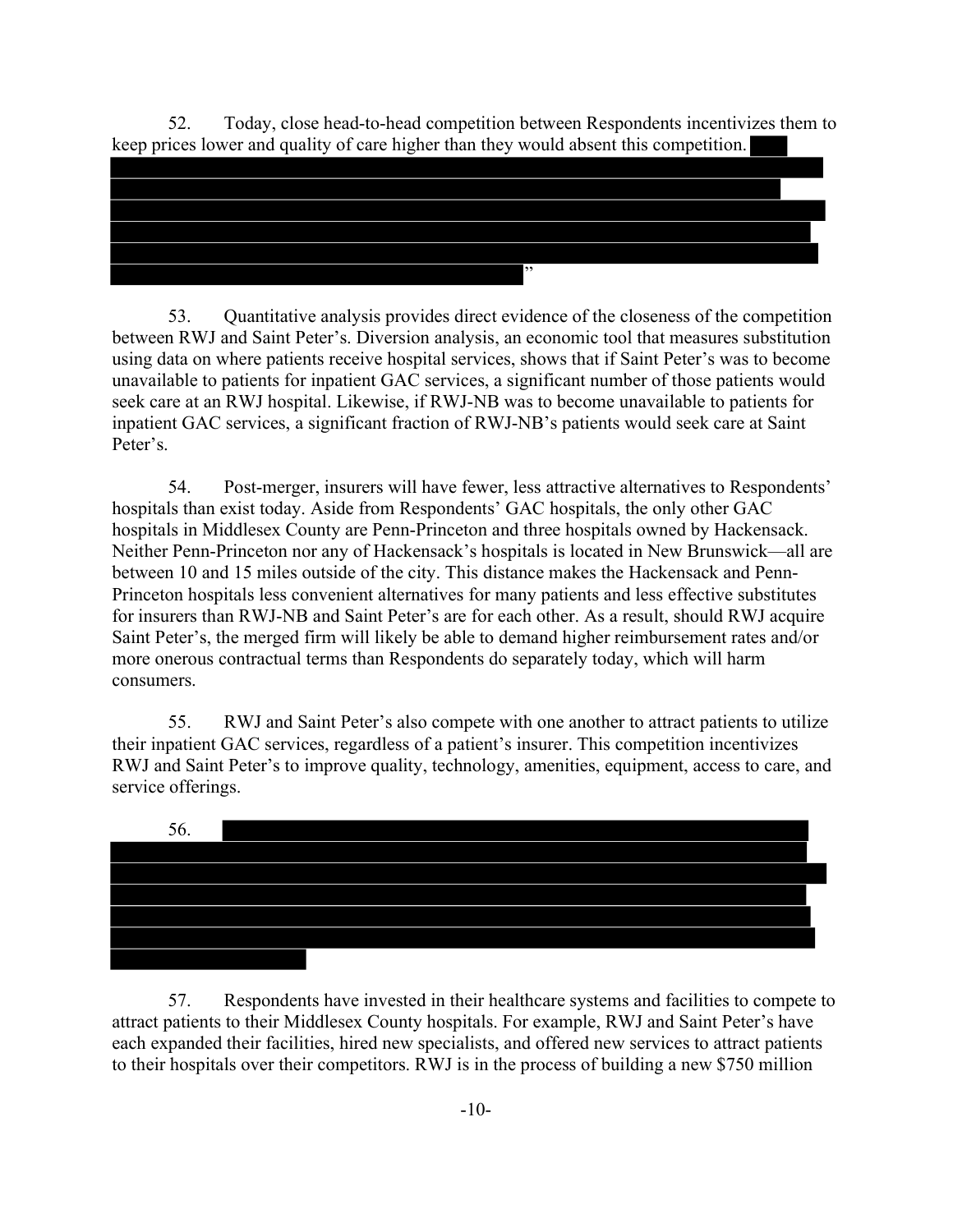cancer center at RWJ-NB that will add 96 beds to the hospital. In response to each other, Respondents have also made improvements to their facilities and service offerings.

58. All of RWJ-NB's and Saint Peter's patients benefit from this non-price competition. The Acquisition will diminish the combined firm's incentive to compete on these non-price dimensions, including improved and expanded facilities, enhanced quality of care, and improved service offerings—to the detriment of all patients who use these hospitals.

59. Through the Acquisition, RWJ is attempting to prevent Saint Peter's from competing against RWJ—either as an independent competitor or as a competitor partnered with a different healthcare system.

# VIII.

# LACK OF COUNTERVAILING FACTORS

# A.

# Entry Barriers

60. De novo entry into inpatient GAC services in Middlesex County will not be timely, likely, or sufficient to counteract the anticompetitive effects of the Acquisition. Expansion by current market participants also is unlikely to deter or counteract the Acquisition's likely harm to competition for inpatient GAC services in Middlesex County.

 including the time and resources it would take to develop plans, acquire land or repurpose a 61. Construction of a new hospital involves high costs and significant financial risks, facility, garner community support, obtain regulatory approvals, and build and open a facility.

 62. In New Jersey, state law requires obtaining a "Certificate of Need" before building a new hospital or expanding an existing hospital. The process of obtaining a Certificate of Need is expensive and time-consuming, and a denial of a Certificate of Need would foreclose a potential competitor's entry or expansion.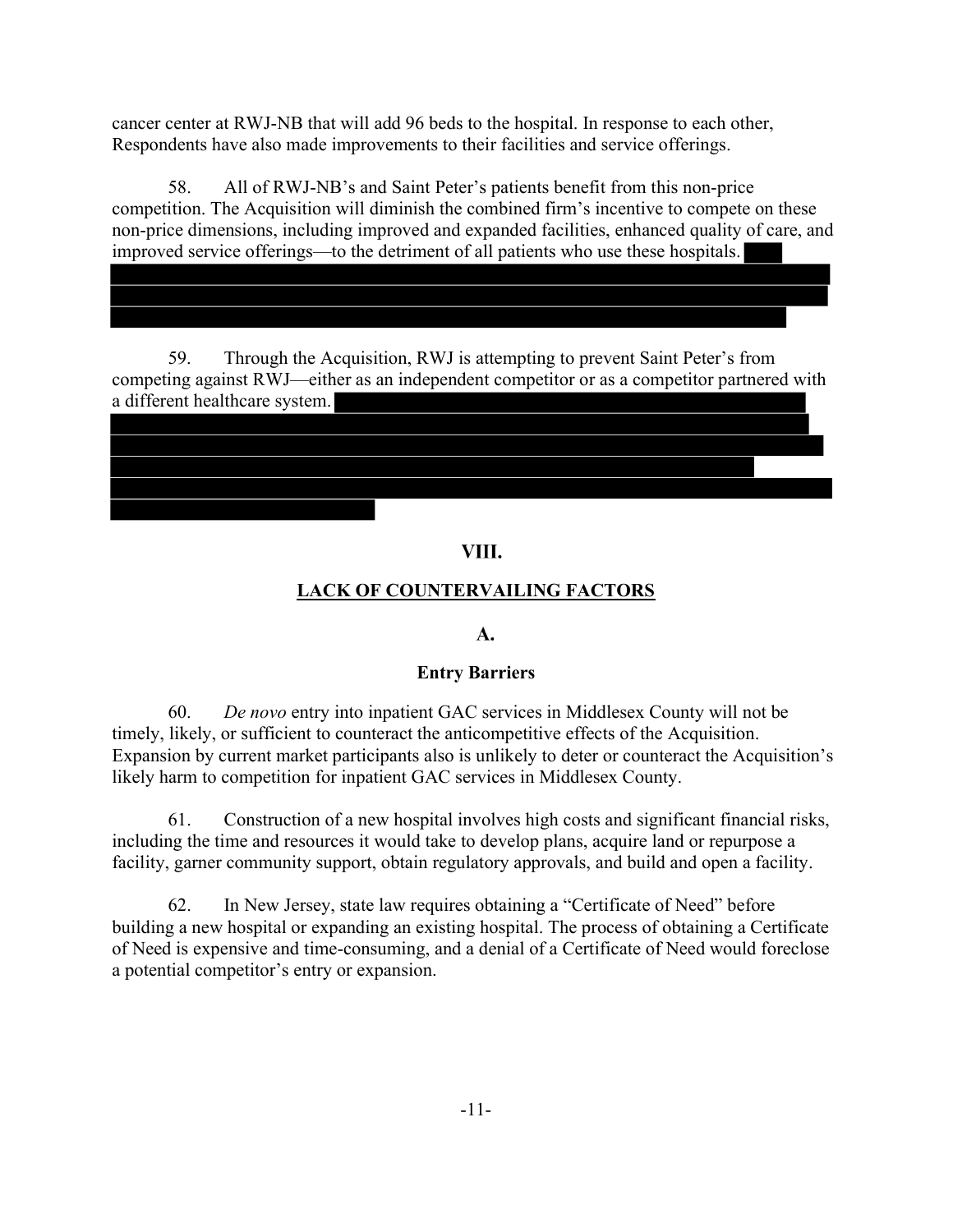#### Efficiencies

 63. Respondents have not substantiated merger-specific, verifiable, and cognizable efficiencies that likely would be sufficient to reverse the Acquisition's potential to harm customers in the market for inpatient GAC services.

#### IX.

#### VIOLATION

#### COUNT I – ILLEGAL AGREEMENT

1. The allegations of Paragraphs 1 through 63 above are incorporated by reference as though fully set forth.

2. The Acquisition constitutes an unfair method of competition in violation of Section 5 of the FTC Act, as amended, 15 U.S.C. § 45.

### COUNT II – ILLEGAL ACQUISITION

3. The allegations of Paragraphs 1 through 63 above are incorporated by reference as though fully set forth.

 The Acquisition, if consummated, may substantially lessen competition in the 4. relevant market in violation of Section 7 of the Clayton Act, as amended, 15 U.S.C. § 18, and is an unfair method of competition in violation of Section 5 of the FTC Act, as amended, 15 U.S.C. § 45.

#### NOTICE

 Notice is hereby given to the Respondents that the twenty-ninth day of November, 2022, at 10:00 a.m., is hereby fixed as the time, and the Federal Trade Commission offices at 600 Pennsylvania Avenue, N.W., Room 532, Washington, D.C. 20580, as the place, when and where an evidentiary hearing will be had before an Administrative Law Judge of the Federal Trade Commission, on the charges set forth in this complaint, at which time and place you will have the right under the Federal Trade Commission Act and the Clayton Act to appear and show cause why an order should not be entered requiring you to cease and desist from the violations of law charged in the complaint.

 You are notified that the opportunity is afforded you to file with the Commission an answer to this complaint on or before the fourteenth (14th) day after service of it upon you. An answer in which the allegations of the complaint are contested shall contain a concise statement of the facts constituting each ground of defense; and specific admission, denial, or explanation of each fact alleged in the complaint or, if you are without knowledge thereof, a statement to that effect. Allegations of the complaint not thus answered shall be deemed to have been admitted. If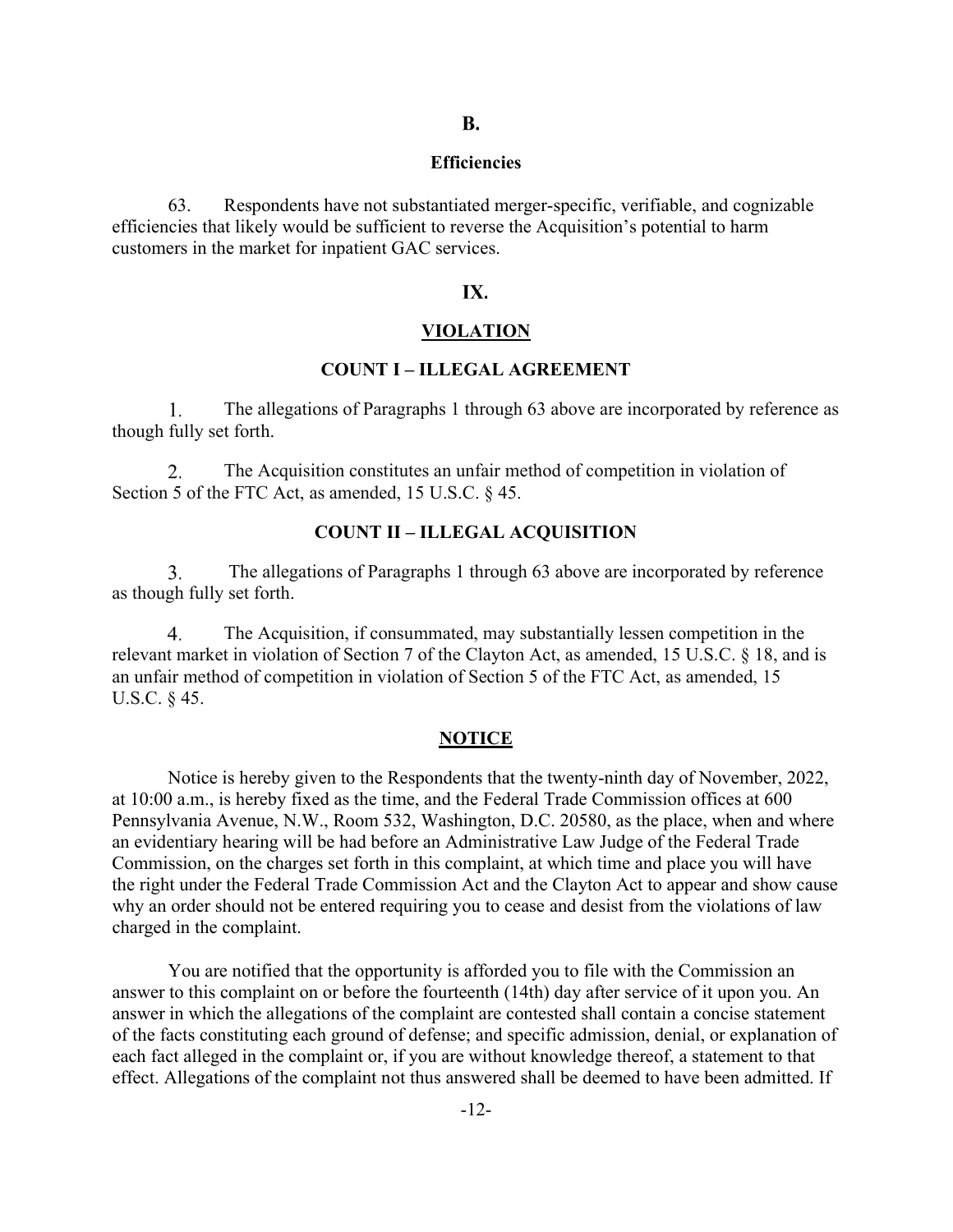you elect not to contest the allegations of fact set forth in the complaint, the answer shall consist of a statement that you admit all of the material facts to be true. Such an answer shall constitute a waiver of hearings as to the facts alleged in the complaint and, together with the complaint, will provide a record basis on which the Commission shall issue a final decision containing appropriate findings and conclusions and a final order disposing of the proceeding. In such answer, you may, however, reserve the right to submit proposed findings and conclusions under Rule 3.46 of the Commission's Rules of Practice for Adjudicative Proceedings.

 Failure to file an answer within the time above provided shall be deemed to constitute a waiver of your right to appear and to contest the allegations of the complaint and shall authorize the Commission, without further notice to you, to find the facts to be as alleged in the complaint and to enter a final decision containing appropriate findings and conclusions, and a final order disposing of the proceeding.

 The Administrative Law Judge shall hold a prehearing scheduling conference not later than ten (10) days after the Respondents file their answers. Unless otherwise directed by the Administrative Law Judge, the scheduling conference and further proceedings will take place at the Federal Trade Commission, 600 Pennsylvania Avenue, N.W., Room 532, Washington, D.C. 20580. Rule 3.21(a) requires a meeting of the parties' counsel as early as practicable before the pre-hearing scheduling conference (but in any event no later than five (5) days after the Respondents file their answers). Rule 3.31(b) obligates counsel for each party, within five (5) days of receiving the Respondents' answers, to make certain initial disclosures without awaiting a discovery request.

#### NOTICE OF CONTEMPLATED RELIEF

 Should the Commission conclude from the record developed in any adjudicative proceedings in this matter that the Acquisition challenged in this proceeding violates Section 5 of the Federal Trade Commission Act, as amended, and/or Section 7 of the Clayton Act, as amended, the Commission may order such relief against Respondents as is supported by the record and is necessary and appropriate, including, but not limited to:

- 1. A prohibition against any transaction between RWJ and Saint Peter's Healthcare that combines their businesses, except as may be approved by the Commission.
- 2. If the Acquisition is consummated, divestiture or reconstitution of all associated and necessary assets, in a manner that restores two or more distinct and separate, viable and independent businesses in the relevant market, with the ability to offer such products and services as RWJ and Saint Peter's Healthcare were offering and planning to offer prior to the Acquisition.
- 3. A requirement that, for a period of time, RWJ and Saint Peter's Healthcare provide prior notice to the Commission of acquisitions, mergers, consolidations, or any other combinations of their businesses in the relevant market with any other company operating in the relevant market.